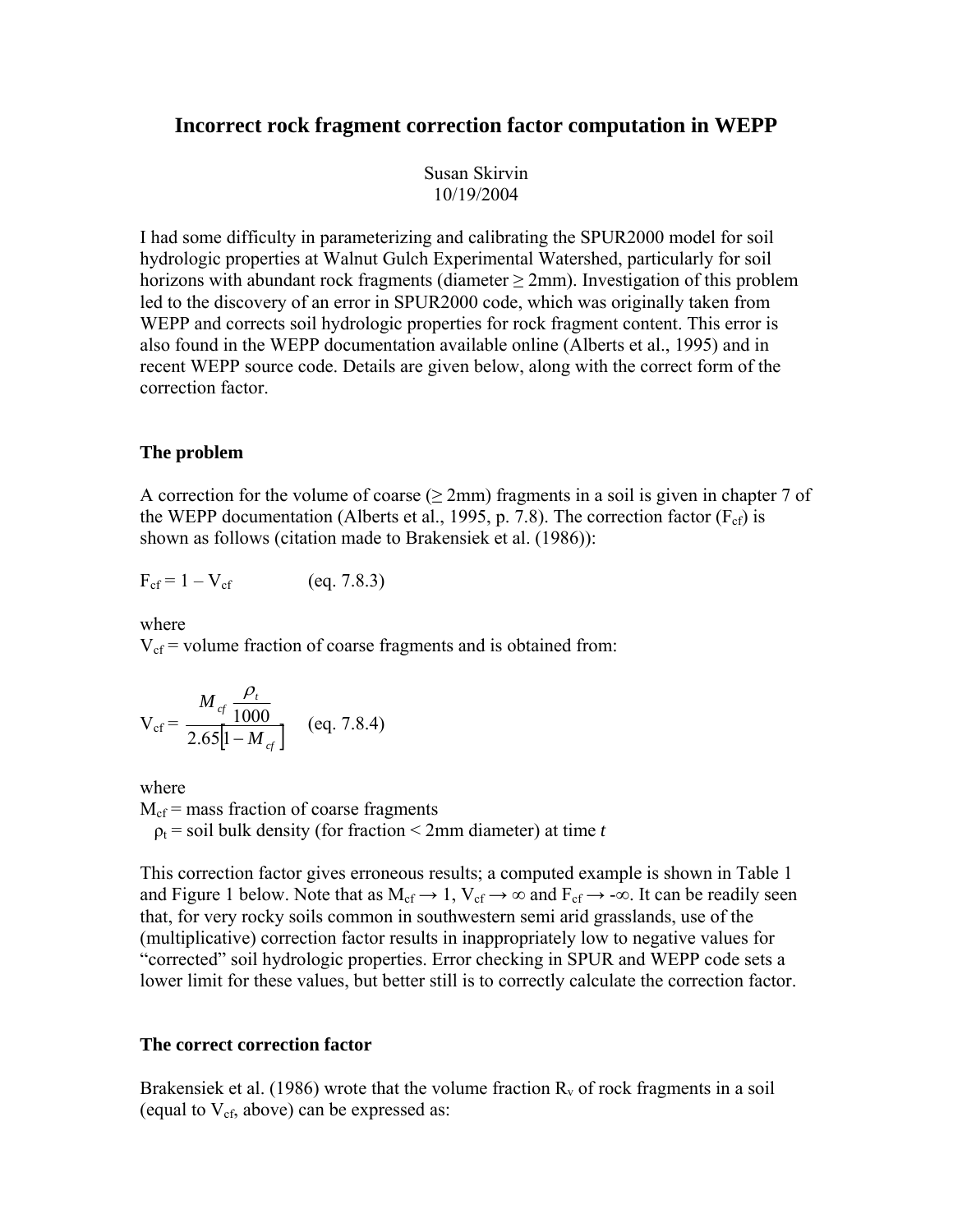$$
R_{\nu} = \frac{\alpha(R_{\nu})}{[1 - R_{\nu}(1 - \alpha)]}
$$
 where

 $\alpha$  = (bulk density fine-earth fraction) / (bulk density rock fragments)  $R_w$  = rock fragment content by weight (as decimal) =  $M_{cf}$  above

Using the notation of eq. 7.8.4 above, this can be rewritten as:

$$
V_{cf} = \frac{M_{cf} \frac{\rho_t}{2650}}{\left[1 - \frac{\rho_t}{2650} (1 - M_{cf})\right]} = \frac{M_{cf} \rho_t}{\left[M_{cf} \rho_t + 2650 (1 - M_{cf})\right]}
$$

where  $2650 \text{ kg/m}^3$  is the modal bulk density of rock over a variety of compositions (Carmichael, 1989).

Values for the correct correction factor are presented in the example in Table 1 and graphically in Figure 1, below.

### **WEPP code**

In the WEPP source code I have  $(v.2004.6)$ , the soil rock fragment content by mass has been truncated at 50% in subroutine INPUT, presumably in response to errors resulting from the incorrect formulation described above. The calculation for volumetric rock content  $V_{cf}$  in subroutine SCON appears in the same (incorrect) form as eq. 7.8.4 above. Note that  $V_{cf}$  computed using the incorrect formula will still be about 50% too large for rock mass fraction of 0.5, resulting in overcorrection of soil hydrologic properties.

### **References**

Alberts, E.E., M.A. Nearing, M.A. Weltz, L.M. Risse, F.B. Pierson, X.C. Zhang, J.M. Laflen and J.R. Simanton. 1995. Chapter 7: Soil component. In: (Flanagan, D.C., and M.A. Nearing, eds.). *USDA-Water Erosion Prediction Project Hillslope Profile and Watershed Model Documentation.* NSERL Report No. 10. W. Lafayette, IN: USDA-ARS National Soil Erosion Research Laboratory.

Brakensiek, D.L., W.J. Rawls, and G.R. Stephenson. 1986. Determining the saturated hydraulic conductivity of a soil containing rock fragments. Soil Sci. Soc. Am. J., 50: 834- 835.

Carmichaels, R.S. 1989. *Practical Handbook of Physical Properties of Rocks and Minerals*. Boca Raton, FL: CRC Press. 741 p.